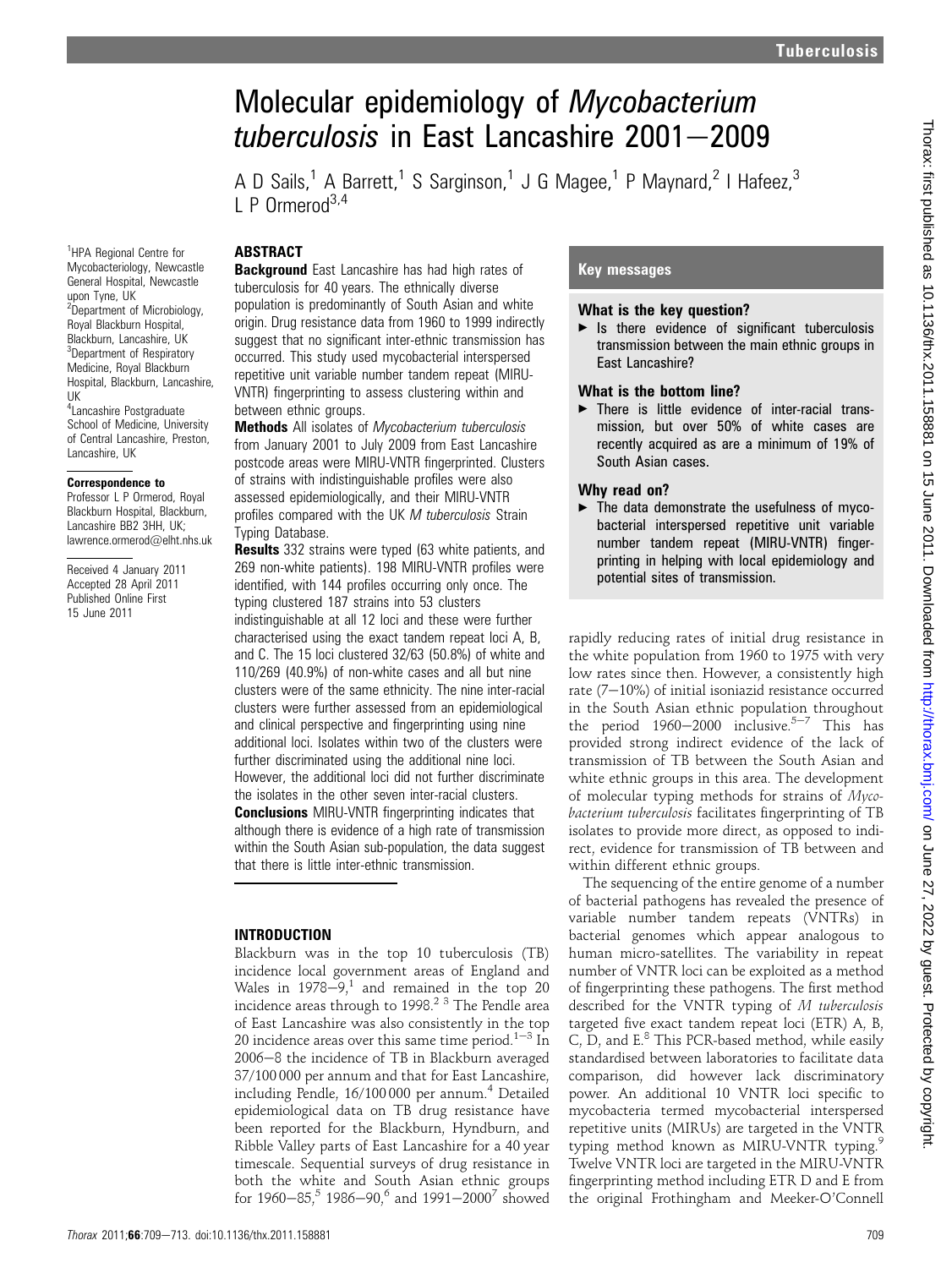scheme.<sup>8</sup> Isolates are fingerprinted based on the number of repeats at the 12 MIRU-VNTR loci located throughout the genome. An evaluation of the 12 MIRU loci and three ETR loci has previously demonstrated that they provide a similar level of discrimination as IS-6110 typing.<sup>10</sup> An optimised set of 24 MIRU-VNTR loci has recently been defined for the typing of M tuberculosis, which provides the highest level of discrimination between stains.<sup>11</sup>

## **METHODS**

All isolates of M tuberculosis from January 2001 to July 2009 inclusive from East Lancashire (Burnley, Pendle, Rossendale (BPR), and Blackburn, Hyndburn and Ribble Valley (BHRV) districts) were sent to the HPA Regional Centre for Mycobacteriology at Newcastle for identification and drug susceptibility testing. Isolates were grown in Mycobacterial Growth Indicator tubes (Becton Dickinson, UK). DNA was extracted from a 250 µl aliquot of the culture using a QiaAmp DNA Blood Mini Kit (Qiagen Ltd, Crawley, West Sussex, UK) according to the manufacturer's protocol and the DNA was used as a template in the MIRU PCR reactions. After amplification, each PCR product was analysed on a WAVE denaturing high-performance liquid chromatography (DHPLC) system with the fragment size being calculated from the chromatogram, and the number of tandem repeats at each locus was determined as previously described.<sup>12</sup> All of the 332 strains were characterised using the 12 MIRU-VNTR loci previously described.<sup>9</sup> Strains which clustered into groups with indistinguishable profiles were further characterised using the ETR loci A, B and C. Strains which clustered into inter-racial groups that were indistinguishable at all 15 loci were further characterised using the nine additional MIRU-VNTR loci used for enhanced discrimination.<sup>11</sup> Clusters of strains with indistinguishable profiles were also assessed epidemiologically by the clinicians and TB nurses, and had their MIRU-VNTR profiles compared with those in the UK M tuberculosis Strain Typing Database containing MIRU-VNTR profiles of over 25 000 isolates.<sup>13</sup>

## RESULTS

A total of 332 strains isolated between January 2001 and July 2009 were tested, with 63 obtained from white ethnic patients, and 269 from non-white patients. The majority of non-white patients were of South Asian ethnic origin  $(n=262)$  the other seven being black African (n=2), Chinese ethnic origin (n=2), Indonesian (n=1), Afghan (n=1) and Phillipino (n=1). MIRU-VNTR fingerprinting using 12 loci differentiated the 332 strains into 198 distinct MIRU-VNTR profiles, with 144 profiles occurring only once in the data set. The 12 loci typing clustered 187 isolates into 53 clusters containing between two and 25 isolates which were indistinguishable from each other at all 12 MIRU-VNTR loci. The majority of the strains in these 53 clusters (182 of 187 strains) were further investigated by characterising the ETR A, B, and C loci if sufficient DNA extract was available. MIRU-VNTR fingerprinting with the 15 loci identified 42 groups of strains containing between two and 13 isolates which were indistinguishable from each other at all 15 MIRU-VNTR loci (table 1). Five clusters identified using 12 loci typing each containing two isolates could not be confirmed using the ETR loci because no DNA extract was left for analysis for one of the two strains in each cluster. These clusters (4, 5, 16, 29, 34, 43) are included in table 1 because they were indistinguishable at 12 MIRU-VNTR loci. MIRU-VNTR analysis with 15 loci clustered 32/63 (50.8%) of white isolates and 110/269 (40.9%) of

non-white cases, with 142/332 (42.8%) being clustered overall. Thirty-nine of the 48 clusters presented in table 1 were made up of strains from patients who were of the same ethnicity. Clusters of strains with indistinguishable profiles had their MIRU-VNTR profiles compared with those in the UK M tuberculosis Strain Typing Database to ascertain the frequency of these profiles in the UK (table 1). Results of typing the strains in the nine inter-racial clusters using the additional nine MIRU-VNTR loci are presented in table 2. Only 27 of the 30 strains could be tested because there was insufficient DNA available for three of the strains. The additional nine loci provided further discrimination of strains in clusters 9 and 17, indicating that the cases were not linked. However, fingerprinting with the additional nine loci identified that the strains in the other seven inter-racial clusters remained indistinguishable within each cluster. The nine possible inter-racial clusters were further assessed from an epidemiological and clinical perspective (table 2). Further epidemiological investigation of cluster 15 showed likely transmission from a South Asian college student to his flat mate and later to a white student with whom he had limited contact at college. Further epidemiological investigation of the other eight clusters showed no known epidemiological contact between white and South Asian cases.

## **DISCUSSION**

This study was initiated in 2006, and then expanded with 2009 data, to measure the extent of potential clustering in our population, which continues to have high rates of TB, largely in our main ethnic minority group, those of South Asian descent.<sup>14</sup> Drug resistance data reported for part of our population from 1960 to 2000<sup>5-7</sup> has shown widely divergent recent isoniazid resistance rates for the white  $(0.5\%<)$  and South Asian  $(7-10\%)$ isolates, suggesting little inter-racial transmission. In this study the isolates from our white ethnic group showed 51% potential clustering. A substantial proportion of this is supported by local epidemiology and contact data, which confirms most of the clustered cases link with either certain public houses (clusters 7-8, 10-11: 17 individuals), with a cohort of drug and/or alcohol users (cluster 2: eight individuals), or with ongoing clinical cases from 2001 to 2009. Two other individuals in cluster 9 and one individual in cluster 15 were also linked by epidemiology, making 28/63 (44%) isolates definitely clustered, the other seven individuals in inter-racial clusters being less certainly linked.

The potential clustering rate was 41% for those of South Asian ethnicity. However when the MIRU-VNTR profiles of those strains which were clustered were compared with profiles in the UK Strain Typing Database, many of the profiles were shown to be common in the UK, for example clusters 2, 9, 15, 17, 25, 31, 33 and 38, with over 100 isolates previously identified nationally to have these profiles, and clusters 4 and 23, with over 300 isolates previously identified. Some of these apparently clustered cases may therefore be no more than the expression of a common profile in the population, and do not imply recent local transmission. Local recent transmission however is confirmed by epidemiological links in some South Asian clusters (18 and 28: four individuals), and in others by their MIRU-VNTR profile. A considerable number of small local clusters (14, 19, 37, 41 $-42$ , 44 $-46$ , 48: 24 individuals) have unique profiles which have not been previously recognised in the UK Strain Typing Database, which is highly suggestive of recent local transmission. There are also a number of other clusters  $(3, 12-13, 24, 29-30, 32, 39, 43, and 47: 26, individuals) with$ MIRU-VNTR profiles which have occurred in fewer than 10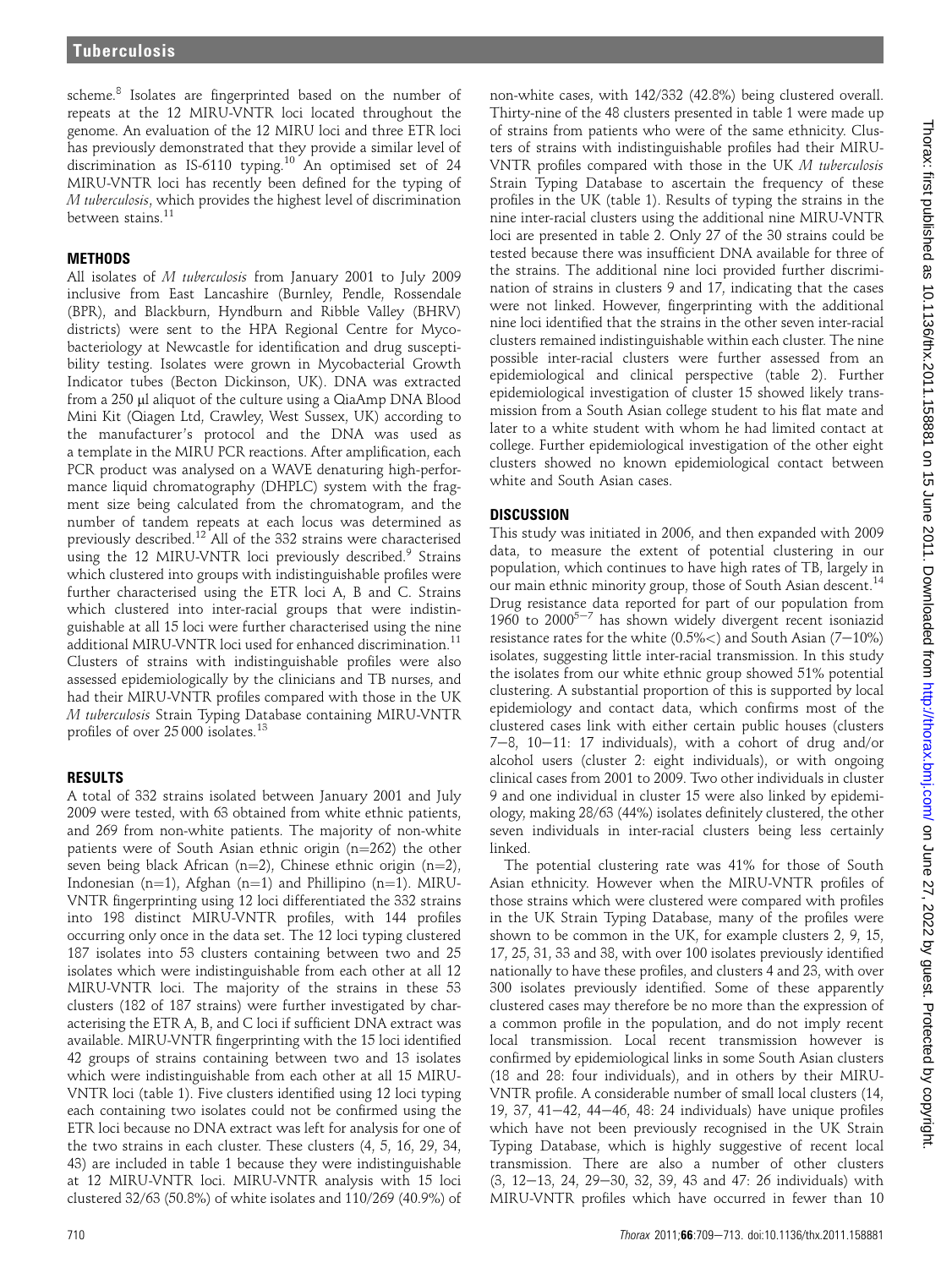| Table 1 MIRU-VNTR profiles of clusters identified by MIRU-VNTR fingerprinting with 15 loci and their prevalence in the UK Mycobacterium |  |  |  |  |  |  |
|-----------------------------------------------------------------------------------------------------------------------------------------|--|--|--|--|--|--|
| <i>tuberculosis Strain Typing Database (STD)</i>                                                                                        |  |  |  |  |  |  |

|         |                          | etr            |                         |                         |                    |                            |                                     |
|---------|--------------------------|----------------|-------------------------|-------------------------|--------------------|----------------------------|-------------------------------------|
| Cluster | <b>MIRU-VNTR</b> profile | Α              | B                       | C                       | Number of isolates | <b>Comments</b>            | Prevalence in STD                   |
| $1*$    | 222325153323             | 4              | 1                       | 4                       | 2                  |                            | Unique profile not otherwise in STD |
| $2*$    | 223125153322             | 3              | 2                       | 4                       | 9                  |                            | 118 matching isolates               |
| 3       | 223315153324             | 3              | 2                       | 4                       | 2                  | <b>Both South Asian</b>    | 6 matching isolates                 |
| 4       | 223325153324             | 5              | 2                       | 4                       | 2                  | <b>Both South Asian</b>    | 312 matching isolates (12 loci)     |
| 5       | 223425173533             | NА             | 2                       | 4                       | 2                  | <b>Both South Asian</b>    | 24 matching isolates (12 loci)      |
| 6       | 224125163324             | 3              | 2                       | 3                       | 2                  | <b>Both South Asian</b>    | 45 matching isolates                |
| 7       | 224325143323             | 2              | 2                       | 3                       | 7                  | All white, linked to a pub | 1 matching isolate                  |
| 8       | 224325143325             | 4              | 2                       | 3                       | 3                  | All white, linked to a pub | 11 matching isolates                |
| 9*      | 224325153323             | 3              | 2                       | 4                       | 5                  |                            | 161 matching isolates               |
| 10      | 224325163325             | 3              | $\overline{2}$          | 3                       | 3                  | All white, linked to a pub | 2 matching isolates                 |
| 11      | 224325163325             | 4              | 2                       | 3                       | 4                  | All white, linked to a pub | Unique profile not in STD           |
| 12      | 224326163326             | $\overline{2}$ | 2                       | 4                       | 2                  | <b>Both South Asian</b>    | 1 matching isolate                  |
| 13      | 224425173323             | 4              | 2                       | 2                       | 3                  | All South Asian            | 9 matching isolates                 |
| 14      | 224425173533             | 5              | 2                       | 2                       | 5                  |                            | Unique profile not otherwise in STD |
| $15*$   | 225125113322             | 3              | 2                       | 4                       | 2                  |                            | 174 matching isolates               |
| $16*$   | 225225173533             | 3              | 2                       | 2                       | 2                  |                            | 12 matching isolates (12 loci)      |
| $17*$   | 225313153323             | 3              | 2                       | 3                       | 2                  |                            | 151 matching isolates               |
| 18      | 225325133323             | 4              | 2                       | 2                       | 2                  | South Asian family, linked | 38 matching isolates                |
| 19      | 225421163533             | 5              | 2                       | 2                       | 2                  | <b>Both South Asian</b>    | Unique profile not otherwise in STD |
| 20      | 225425143533             | 4              | 2                       | 2                       | 2                  | <b>Both South Asian</b>    | 26 matching isolates                |
| 21      | 225425173531             | 4              | 2                       | $\overline{\mathbf{2}}$ | 4                  | All South Asian            | 24 matching isolates                |
| 22      | 225425173533             | 3              | 2                       | 2                       | 3                  | All South Asian            | 19 matching isolates                |
| 23      | 225425173533             | 4              | 2                       | 2                       | 13                 | All South Asian            | 426 matching isolates               |
| 24      | 225425173533             | 5              | 2                       | 2                       | 5                  | All South Asian            | 1 matching isolate                  |
| $25*$   | 225425173533             | Null           | 2                       | $\overline{\mathbf{2}}$ | 2                  |                            | †103 matching isolates (14 loci)    |
| 26      | 225425183533             | 4              | 2                       | 2                       | 2                  | <b>Both South Asian</b>    | 41 matching isolates                |
| 27      | 226225173533             | 4              | 2                       | 2                       | 2                  | <b>Both South Asian</b>    | 3 matching isolates                 |
| 28      | 226425152523             | 5              | 2                       | 2                       | 2                  | South Asian, family linked | Unique profile not otherwise in STD |
| 29      | 226425163523             | 4              | 2                       | $\overline{\mathbf{2}}$ | 2                  | <b>Both South Asian</b>    | 3 matching isolates                 |
| 30      | 226425173332             | 3              | 2                       | 2                       | 2                  | <b>Both South Asian</b>    | 1 matching isolate                  |
| 31      | 226425173423             | 4              | 2                       | 2                       | 3                  | All South Asian            | 186 matching isolates               |
| 32      | 226425173423             | 5              | 2                       | 2                       | 3                  | All South Asian            | 3 matching isolates                 |
| 33      | 226425173423             | 4              | $\overline{\mathbf{c}}$ | $\mathbf 2$             | 2                  | <b>Both South Asian</b>    | 186 matching isolates               |
| 34      | 226425173424             | 4              | 2                       | 2                       | 2                  | <b>Both South Asian</b>    | 32 matching isolates                |
| 35      | 226425173531             | 4              | 2                       | 2                       | 2                  | <b>Both South Asian</b>    | 26 matching isolates                |
| 36      | 226425173532             | 4              | 2                       | 2                       | 2                  | <b>Both South Asian</b>    | 38 matching isolates                |
| 37      | 226425173532             | 5              | 2                       | $\boldsymbol{2}$        | 2                  | <b>Both South Asian</b>    | Unique profile not otherwise in STD |
| 38      | 226425173533             | 4              | 2                       | 2                       | 5                  | All South Asian            | 183 matching isolates               |
| 39      | 226425173533             | 5              | 2                       | 2                       | 5                  | All South Asian            | 1 matching isolate                  |
| $40*$   | 226425183531             | 4              | 2                       | 2                       | 2                  |                            | 7 matching isolates                 |
| 41      | 227425173522             |                | 2                       | 2                       | 2                  | Both South Asian           | Unique profile not otherwise in STD |
| 42      | 227425173532             | 4              | 2                       | 2                       | 5                  | All South Asian            | Unique profile not otherwise in STD |
| 43      | 244326221533             | 10             | 4                       | 4                       | 2                  | <b>Both South Asian</b>    | 2 matching isolates                 |
| 44      | 244327223426             | 6              | $\mathbf{1}$            | 4                       | 2                  | Both South Asian           | Unique profile not otherwise in STD |
| 45      | 254326223513             | 7              | ΝA                      | 2                       | 2                  | <b>Both South Asian</b>    | Unique profile not otherwise in STD |
| 46      | 254326223633             | 6              | 1                       | 4                       | 2                  | <b>Both South Asian</b>    | Unique profile not otherwise in STD |
| $47*$   | 274326223633             | 6              | 1                       | 4                       | 2                  |                            | 2 matching isolates                 |
| 48      | 274328223534             | 7              | 1                       | 4                       | 2                  | <b>Both South Asian</b>    | Unique profile not otherwise in STD |

\*Interracial clusters.

yCluster 25 profile. 103 isolates in STD with the ETR A locus as a 'null' negative allele result. Appears to be a peculiarity of this strain. Clusters 4, 5, 16, 29, 34, and 43 are included because they were indistinguishable at 12 MIRU-VNTR loci. At the time of analysis (March 2010) there were 24 869 records on the STD, from Newcastle RCM (3981), Birmingham RCM (7341), London MRU (7769), Scottish SRML (1598), Welsh Reference Lab (1526), and the London Study 1995 $-7$  (2654).

ETR, exact tandem repeat; MIRU, mycobacterial interspersed repetitive unit; NA, no amplification; STD, Strain Typing Database; VNTR, variable number tandem repeat.

isolates in the UK Strain Typing Database, which contains nearly 25 000 isolate profiles. Local transmission is therefore likely in these cases too. Those with proven or highly likely local transmission therefore account for at least 50/262 (19.1%) of the South Asian cases. The 'true' clustering rate in the South Asian local population therefore lies somewhere between this 19.1% rate and the 43% overall clustering seen in the complete data.

The nine potential inter-racial clusters were investigated in more detail clinically, epidemiologically and by an additional nine more discriminatory MIRU-VNTR loci. Cluster 15 showed transmission in a college setting, but none of the other eight clusters showed any epidemiological link. Cluster 17 was separated by different drug susceptibility profiles and the isolates also differed at five of the nine additional loci. The additional nine loci further discriminated the five isolates in cluster 9 into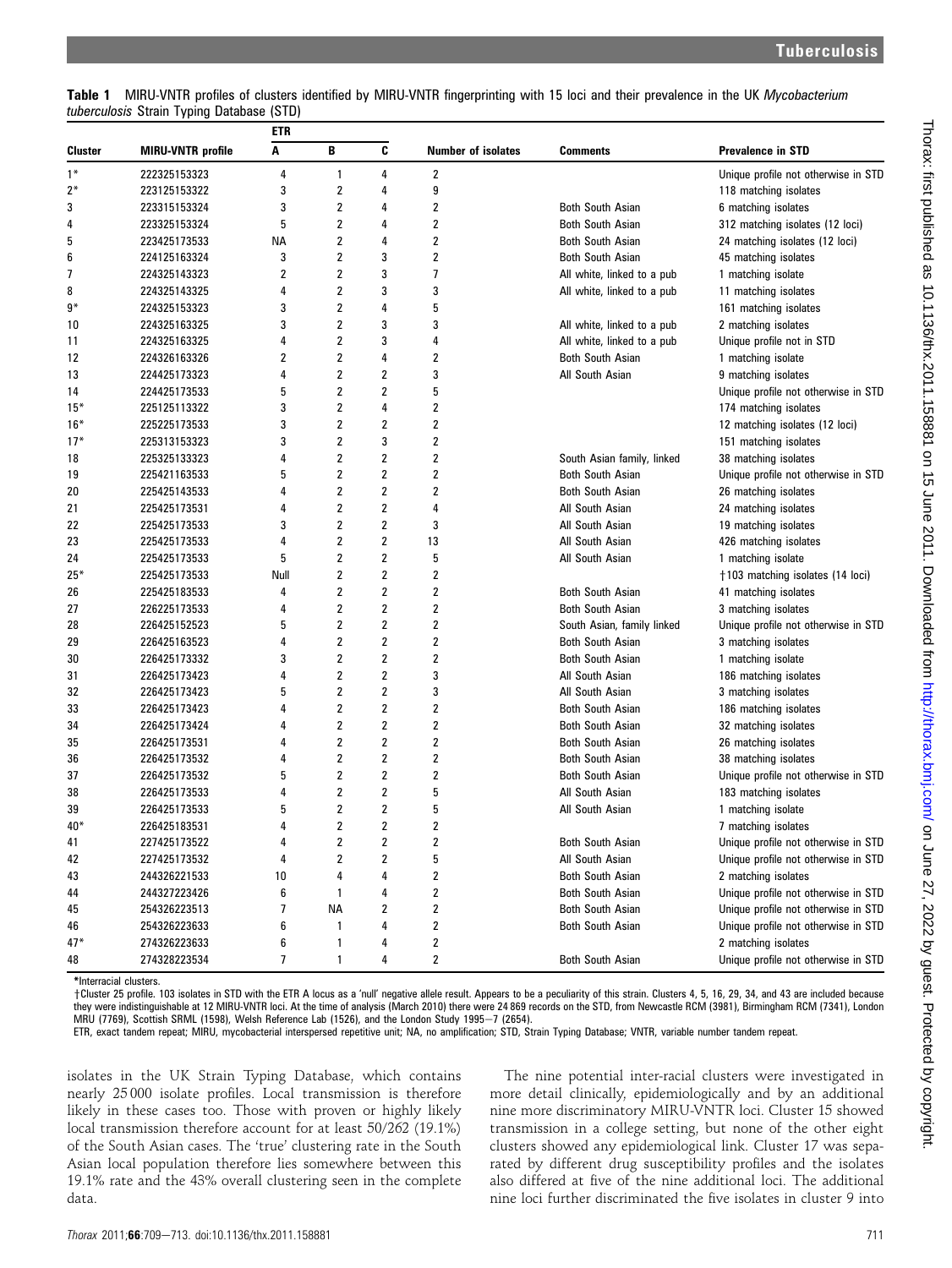| <b>Cluster number</b> | <b>Year of isolation</b> | <b>Patient</b><br>characteristics (age) | <b>Site of isolation</b><br>(smear/culture result)* | <b>Epidemiological links</b>                      | <b>Enhanced MIRU typing</b><br>(nine $loci$ ) $\dagger$ |
|-----------------------|--------------------------|-----------------------------------------|-----------------------------------------------------|---------------------------------------------------|---------------------------------------------------------|
| 1                     | 2003                     | White female (65)                       | Peritoneum                                          | No known connection                               | 222422353                                               |
|                       | 2003                     | Asian male (51)                         | Pulmonary $(S+)$                                    |                                                   | 222422353                                               |
| 2                     | 2002                     | Asian female (36)                       | Cervical gland                                      | No known connection                               | Not tested‡                                             |
|                       | 2004                     | White male (42)                         | Pulmonary $(S+)$                                    |                                                   | 224423542                                               |
|                       | 2005                     | White male (29)                         | Spinal disease                                      | All linked by residence in hostel/and or          | 224423542                                               |
|                       | 2007                     | White male (55)                         | Pulmonary $(S+)$                                    | a group of alcohol and/or drug users              | 224423542                                               |
|                       | 2007                     | White female (35)                       | Pulmonary $(S+)$                                    |                                                   | 224423542                                               |
|                       | 2007                     | White female (24)                       | Pulmonary $(S+)$                                    |                                                   | 224423542                                               |
|                       | 2007                     | White male (78)                         | Pulmonary $(C+)$                                    |                                                   | 224423542                                               |
|                       | 2009                     | White male (37)                         | Pulmonary $(S +)$                                   |                                                   | 224423542                                               |
|                       | 2009                     | White female (43)                       | Pulmonary $(S+)$                                    |                                                   | 224423542                                               |
| 9                     | 2005                     | White male (25)                         | Pulmonary $(S +)$                                   | Cases 1, 3, and 4 linked socially                 | 244443441                                               |
|                       | 2006                     | Asian male (33)                         | Pulmonary $(C+)$                                    |                                                   | 434343312                                               |
|                       | 2006                     | White male (38)                         | Pulmonary $(S+)$                                    |                                                   | 244413341                                               |
|                       | 2008                     | White female (49)                       | Pulmonary $(S+)$                                    |                                                   | 244413343                                               |
|                       | 2008                     | White male (33)                         | Pulmonary $(S+)$                                    |                                                   | 244443441                                               |
| 15                    | 2004                     | Asian male (30)                         | Pulmonary $(S+)$                                    | Both Asian males shared accommodation             | 132443383                                               |
|                       | 2004                     | Asian male (43)                         | Pulmonary $(S+)$                                    | and went to same college. Case 3 shared           | 132443383                                               |
|                       | 2005                     | White male (18)                         | Pulmonary $(S +)$                                   | some classes                                      | 132443383                                               |
| 16                    | 2001                     | White male (35)                         | Pulmonary $(S+)$                                    | No known connection                               | Not tested                                              |
|                       | 2004                     | Asian female (58)                       | Cervical gland                                      |                                                   | 44242337AS                                              |
| 17                    | 2004                     | White male (73)                         | Pulmonary $(S+)$                                    | Not connected. Asian case isoniazid               | 135243573                                               |
|                       | 2004                     | Asian female (36)                       | <b>Dactylitis</b>                                   | mono-resistance, white case fully<br>susceptible. | 226243172                                               |
| 25                    | 2002                     | Asian male (33)                         | Pulmonary $(S+)$                                    | No known connection                               | 563423384                                               |
|                       | 2002                     | White male (49)                         | Pulmonary $(C+)$                                    |                                                   | Not tested                                              |
|                       | 2004                     | Asian male (18)                         | Cervical gland                                      |                                                   | $-4 - 423384$                                           |
| 40                    | 2006                     | Asian female (19)                       | Pulmonary $(S +)$                                   | No known connection                               | 442423384                                               |
|                       | 2007                     | White male (74)                         | Pulmonary $(S+)$                                    |                                                   | 442423384                                               |
| 47                    | 2004                     | White male (70)                         | Cervical gland                                      | No known connection                               | 2-4313461                                               |
|                       | 2004                     | Asian male (43)                         | Ankle                                               |                                                   | 2-4313461                                               |

Table 2 Patient characteristics, epidemiological links and results of enhanced mycobacterial interspersed repetitive unit (MIRU) (nine loci) typing for possible inter-racial clusters identified using 15 locus MIRU variable number tandem repeat (VNTR) typing

NB. All cases with non-respiratory disease had normal chest x-rays.

\*Smear/culture result: S+, sputum microscopy positive; C+, sputum microscopy negative, culture positive.

yEnhanced MIRU typing: MIRU loci 424, 1955, 2163b, 2347, 2401, 3171, 3690, 4052, 4156.

 $\pm$ Not tested: insufficient DNA extract to perform additional typing; -, no PCR amplification for this locus.

 $A=10$  repeats.

four different profiles, demonstrating that only two strains were indistinguishable. Of the other six profiles, cluster 47 was all non-pulmonary with no known association. The remaining clusters suggest if there was a possible direction of infection from a combination of clinical type, particularly sputum microscopy positive disease, and timing of isolates, that this was no more common for South Asian to white (clusters 1, 15, 25,40), than white to South Asian (clusters 2, 16).

Our overall rate of potential clustering (42.7%) is higher than that reported in England and Wales, using an earlier technology, restriction-fragment-length-polymorphism analysis, at 22.7% clustering in  $1995-7.15$  Using spoligotyping and hemi-nestedinverse PCR this was a little higher at 27% in London in 2002.16 It is however within the range of clustering shown in cities across Europe, ranging from 30 $-35\%$  in Brussels $^{11}$  and Hamburg $^{17}$  to 53—61% in Spain $^{18}$  and Lisbon. $^{19}$ 

This study has confirmed a high local transmission rate, particularly in subgroups of our white population, and shown the importance of public house related transmission<sup>20</sup> in these groups, and also enabling targeted education and surveillance to be performed to try and break the cycle. Additionally, the data suggest that there is little inter-ethnic transmission, particularly from the South Asian population to the white ethnic group. Finally it has helped us recognise outbreaks and make decisions on extended contact tracing. The results of this study are

directly relevant to other areas where TB has a high prevalence and an ethnically diverse population.

As this MIRU-VNTR technology is expanded to 24 loci, and becomes more 'real-time', it will be of increasing clinical relevance in managing patients with TB and contact investigations.

Acknowledgements We would like to thank the Cumbria and Lancashire Health Protection Unit for funding the retrieval and typing of the 2001-4 TB isolates.

Funding Other Funders: Health Protection Agency (2001-4 data).

Provenance and peer review Not commissioned; externally peer reviewed.

#### **REFERENCES**

- 1. Medical Research Council Tuberculosis and Chest Diseases Unit.
- Geographical distribution of tuberculosis notifications in a national survey of England and Wales (1978-9). Tubercle 1982;62:75-88.
- **Ormerod LP,** Charlett A, Gillham C, et al. Geographical distribution of tuberculosis notifications in national surveys of England and Wales in 1988 and 1993. Thorax 1998;53:176-81.
- 3. Rose AM, Watson JM, Graham C, et al. Tuberculosis at the end of the 20th century in England and Wales: results of a national survey in 1998. Thorax 2001;56:173-9.
- 4. Annual report on tuberculosis surveillance in the United Kingdom 2009. London: Health Protection Agency Centre for Infections, 2009.
- 5. **Ormerod LP, Harrison JM, Wright PA. Drug resistance in M. tuberculosis: a survey** over 25 years in Blackburn 1960-84. Thorax 1986;41:946-50.
- 6. **Ormerod LP,** Harrison JM, Wright PA. Drug resistance trends in Mycobacterium tuberculosis: Blackburn 1985-89. Tubercle 1990;71:283-5.
- 7. **Ormerod LP,** Green RM, Horsfield N, et al. Drug resistance trends in *M. tuberculosis*: Blackburn 1990-99. Int J Tuberc Lung Dis 2001;5:903-5.